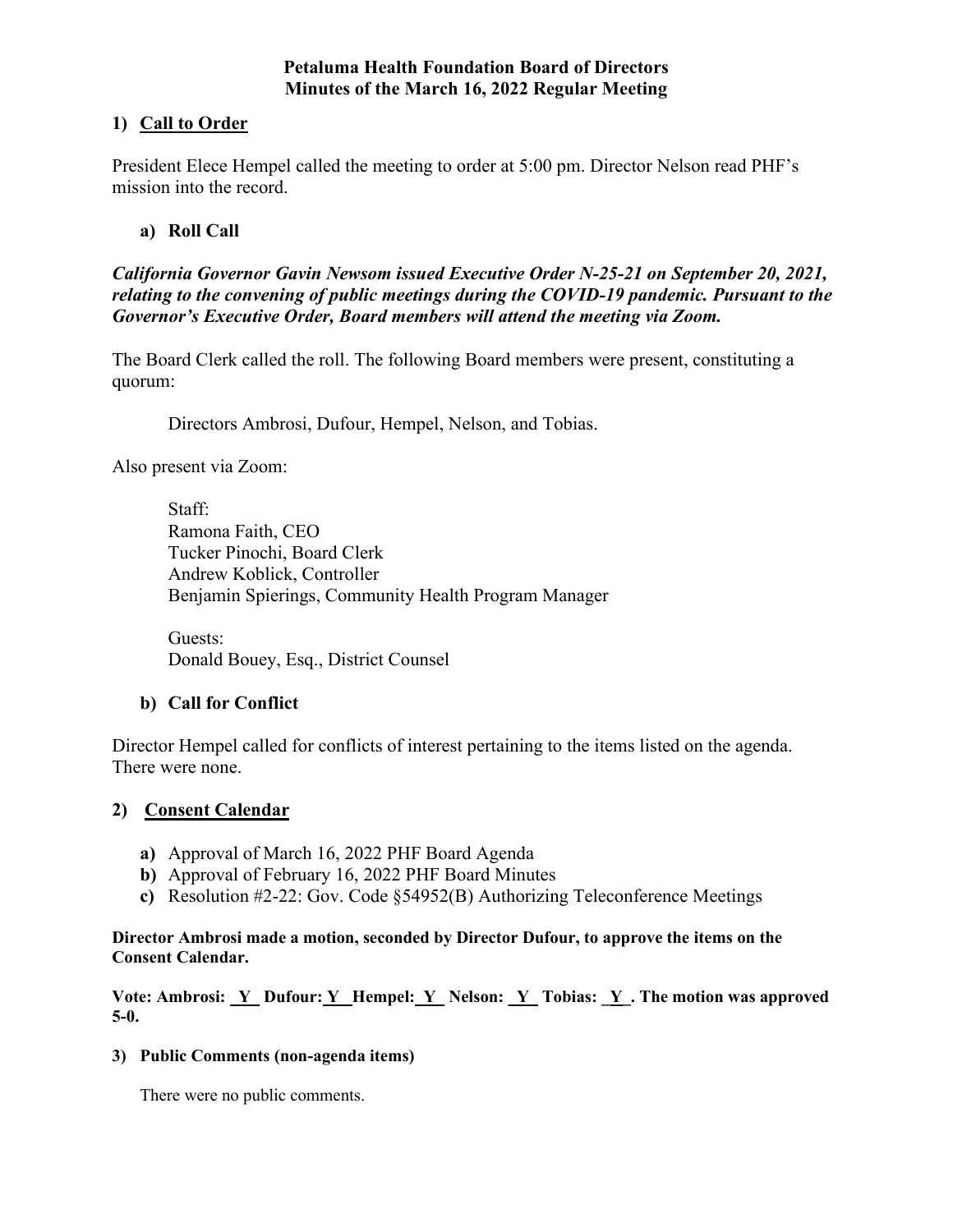## **Petaluma Health Foundation Board of Directors Minutes of the March 16, 2022 Regular Meeting**

- **4)** Discussion / Approval: Amendments to PHF Articles of Incorporation, Bylaws
	- **a)** Amended and Restated Articles of Incorporation
	- **b)** Amended Bylaws

District Counsel Donald Bouey, Esq., explained the amendments to PHF's Articles of Incorporation and Bylaws.

**a) Amended and Restated Articles of Incorporation:** 

**Director Nelson made a motion, seconded by Director Tobias, to approve the amended and restated Articles of Incorporation for the Petaluma Health Foundation.** 

**Vote: Ambrosi: \_Y Dufour: Y\_ Hempel: Y\_ Nelson: \_Y\_ Tobias: \_Y\_. The motion was approved 5-0.** 

**b) Amended Bylaws:**

**Director Ambrosi made a motion, seconded by Director Tobias, to approve the amendments to the Petaluma Health Foundation bylaws.** 

Vote: Ambrosi: Y\_ Dufour: Y\_ Hempel: Y\_ Nelson: Y\_ Tobias: Y\_. The motion was approved **5-0.** 

#### **5) Proposed Resolution Regarding Foundation Organizational Matters**

**a) Including:** 

Establishment of an Accounting Year Establishment of a Bank Account Exemption from Federal and State Taxes Statement by Domestic Corporation Compliance with Local Solicitation Ordinances

CEO Ramona Faith briefly explained the changes made by the resolution. Director Tobias asked about the specific inclusion of Exchange Bank in the resolution's language. District Counsel responded that the language could be changed as needed to allow the District to maintain an account at other banks.

**Director Ambrosi made a motion, seconded by Director Nelson, to approve Resolution #3-22: Regarding Foundation Organizational Matters.** 

Vote: Ambrosi: Y\_ Dufour: Y\_ Hempel: Y\_ Nelson: Y\_ Tobias: Y\_. The motion was approved **5-0.** 

## **6) Blue Zones Activate Update**

**a)** Steering Committee Participants and Kickoff Stakeholder Meeting